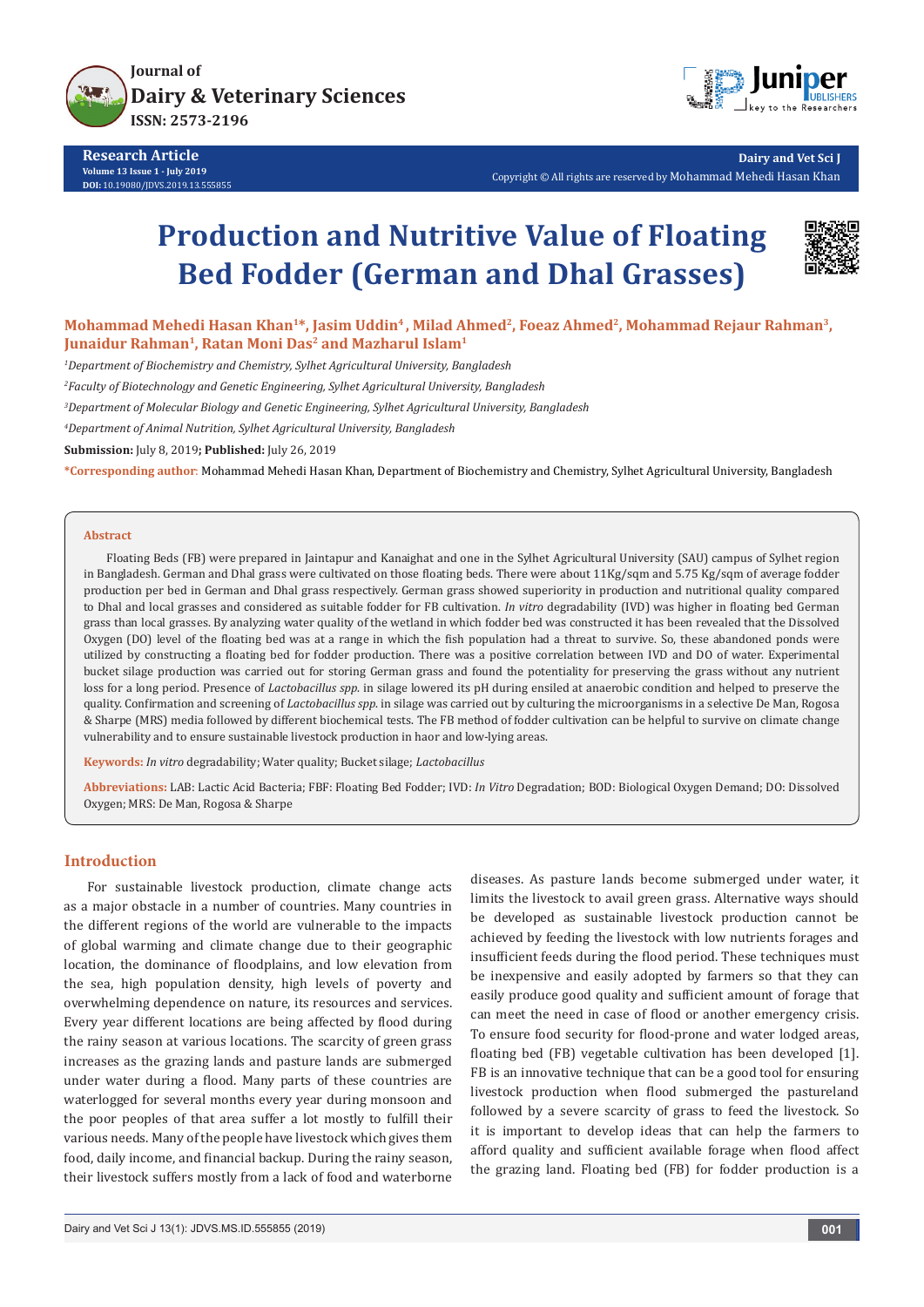technique that can be a good tool for livestock production when flood submerged the pastureland followed by a severe scarcity of grass to feed the livestock [2]. Floating bed agriculture is a locally adopted production system in southern Bangladesh. Use of such cultivation practice allow the farmers to cultivate crops against the obstacle of a disaster like a flood, also it is cheap, easy and widely accepted by the local farmers and nowadays practiced in many parts of Bangladesh [2,3]. During monsoon, when farmers face the problem of feed shortage for their livestock, high nutritional fodder production on FB can be a good adaptation program. *Islam et al.* [2] reported that German grass (*Echinochloapolystachya*) is suitable for FB as it is aquatic or semiaquatic fodder that has also good nutritional value. Dhal grass (*Hymenachneamplexicaulis*) could be another candidate suitable for FB as it is a wetland grass inhabiting margins of swamps, river floodplains, and drainage canals, mostly in water to about 2 m deep, occasionally extending into water 3-4 m deep. It can be grown for pasture in natural or artificially inundated pond areas [4].

*Islam et al*. [2] observed the production of German grass on the floating bed. Water qualityand the season can vary the production and degradability of these grasses that need to be checked. Again, maintaining green fodder availability round the year is a challenge in livestock farming. For proper livestock farming, it is desirable that surplus green grass to be preserved with a minimum loss of nutrients to supply during lean periods when the availability of organic fresh forage is negligible. For forage preservation, silage production may be a key component of high input systems. It has allowed farmers to intensify the productivity of the land and the productivity of the cows independently from each other. As silage making allows storage and preservation of feed resources for months, farmers can focus to maximize the yield of digestible nutrients (energy, protein, etc.), can maximize milk production per cow throughout the year. Fermentation in silage reduces harmful nitrates accumulated in plants during droughts [5]. Therefore, to ensure the feed security of livestock during the rainy season, two upazila of Sylhet district in Bangladesh namely Kanaighat and Jaintapur were selected. There several floating beds were developed for cultivating fodder (German and Dhal grass) as well as silage production and subsequent research works were carried out for microbial and biochemical assessment of the forage.

# **Materials and Methods**

## **Selection of Study area and Contract Farmers**

A survey was performed among the villagers from the different unions under Kanaighat and Jaintapur upazila Sylhet, Bangladesh. A prepared questionnaire was used to evaluate the socioeconomic status of the villagers. Farmers who have a minimum of five cattle, have a pond nearby and interested to improve their animal management system to develop their cattle stock were selected.

## **Training to the Farmers**

A day-long training program was organized at Jingabari and Darbast union Parishad complex of Kanaighat and Jaintapur upazila respectively. All Farmers, selected according to survey, gathered together in the training program.

## **Preparation of Floating bed**

Seven floating beds in Jaintapur, four in Kanaighat and one at Sylhet Agricultural University (SAU) campus, were prepared according to *Islam et al*. [2]. The size of each floating bed was nearly about 18.5sqm (200 square feet) but the shape of each floating bed was varied with the shape of the pond on which a bed was floated. Material required for a floating bed were bamboo, plastic net, banana plant, soil, cow dung, water hyacinth, rope, and knife. A bamboo frame was prepared and covered with a plastic net. Four pieces of mature banana plants were fixed below the bamboo frame for primary floating management of the bamboo frame. In some beds, empty plastic water bottles were used as an alternative to the banana trees to float the bed for a long time. Water hyacinths were stocked on the floating bamboo frame with around one feet height to make the first layer of the floating bed. Then the top layer of floating bed about 3 inches was prepared with soil and cow dung.

#### **Fodder Plantation on the Floating bed**

German and Dhal grass was found as suitable for FB fodder cultivation [2,6]. Cuttings of German and Dhal grasses were prepared. Each cutting contained three complete internodes with four nodes. The cuttings were planted alternatively on row by row. The distance of one row to another was about 0.25m. German grasses were planted on four floating beds and Dhal grasses were planted on three floating beds at Jaintapur. Among the fourfloating bed with German grass, two were used with a plastic bottle instead of Banana plant. The floating beds at Jaintapur were constructed from July to September when there was flood water available in this area. In Kanaighat only German grass was planted. Among the four-floating bed, two were constructed in October, that is late rainy season and two were constructed in December, i.e. in the winter and dry season to check the production difference in the different season. One floating bed was constructed at SAU campus with German grass in the rainy season.

# **Care and Management of Floating Bed Fodder Cultivation**

There was regular check-up of the bamboo frames that was supporting the structure of the floating bed. The beds were always kept enough away from the pond bank to secure the beds from cattle attack.

#### **Determination of Water Quality of the Floating Bed**

The water sample was collected from the ponds where the floating bed was constructed. Two 300ml biochemical oxygen demand (BOD) bottle was filled with the sample water. One bottle was kept for measuring dissolve oxygen (DO) and another one was incubated at room temperature in a dark place for five days. One ml of manganese sulfate was added into the bottle by pipetting. One ml of freshly prepared solution of potassium hydroxide and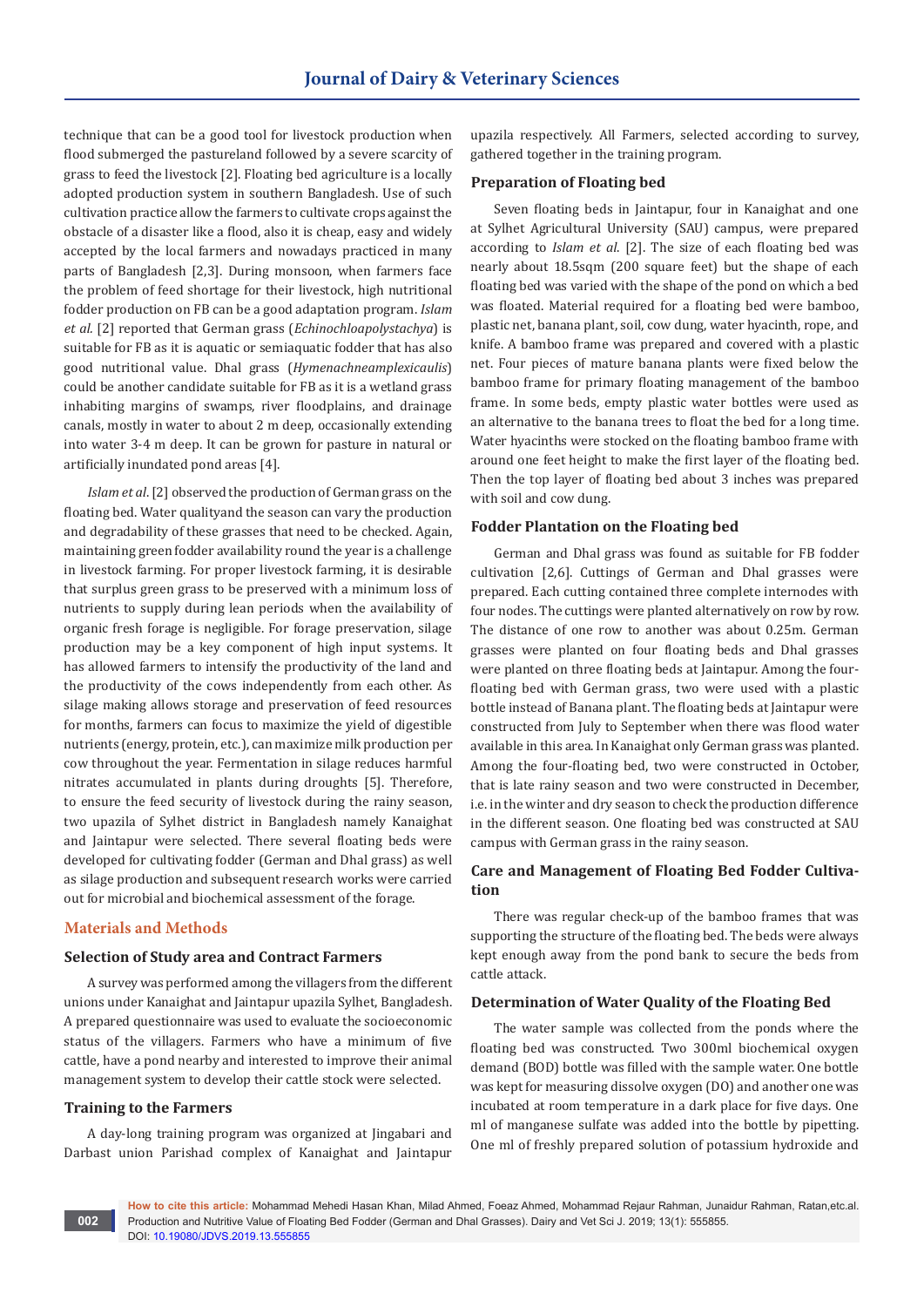potassium iodide was then added. The bottle was shaken to mix the reagents and allowed to stay for five minutes. Light yellow colored precipitate produced to indicate the presence of dissolved oxygen. One ml of concentrated sulphuric acid was added into the BOD bottle and shaken vigorously to mix it well and waited for twenty minutes. After that, the hundred ml of water from BOD bottle was taken into a conical flask and 5-6 drops of the freshly prepared starch solution were added. The solution was then titrated by using 0.025 N sodium thiosulfate drop by drop from the burette. The color changed from blue to color less indicates the titration point. The initial and final burette reading was then calculated to measure the DO of water. After 5 days, the incubated bottle was then tested by the discussed procedure to measure the DO of the incubated BOD bottle. The difference between the DO of the first day and DO after 5 days indicate the BOD of the water sample [7].

## **Sample Collection and Fodder Production Evaluation**

The first harvest/cut was carried out according to table 1 after plantation. Samples from floating bed among the farmers of Kanaighat and Jaintapur upazila were collected for the study of present research work for production, microbial and nutritional evaluation. Similarly, three local grasses namely Durba, Binna, and Katu, grown naturally in Kanaighat and Jaintapur area, were collected. All the German and Dhal grasses were harvested by cutting at the fourth node (between fourth and fifth internodes) from the base/root. For local grasses, only the Aerial part was collected.

Fodders produced on 1sqm space were taken and weighed to evaluate production performance. Spring balance of 20kg was used for this purpose. Then the collected fodders were shifted to Biochemistry laboratory of SAU for nutritional analysis.

## **Nutritional Evaluation of the Fodders**

#### **Sample Preparation**

The fodders from the first cut of the floating beds were collected for the analysis. For preparation, the whole grass sample was cut in pieces of less than one cm size with a knife. After taking samples for dry matter and ash test, rest of the samples were dried at 105 °C for overnight, grinded with blender machine and kept separately in an airtight sample bottle. Eleven samples of floating bed from Jaintapur and Kanaighat region, one from SAU campus and three local grasses from the Jaintapur and Kanaighat area, a total of 15 samples were processed. From each of the samples, with three replication cycle, fodders were prepared for proximate analysis and in vitro trial.

#### **Proximate Analysis**

The proximate analysis including dry matter (DM), Ash, crude protein (CP), and ether extract (EE) of the fodder samples was performed according to *Islam et al. & Khan* [2,8].

## *In vitro* **Evaluation of the Fodders**

## **Collection of rumen fluid from Cattle**

DOI: [10.19080/JDVS.2019.13.555855](http://dx.doi.org/10.19080/JDVS.2019.13.555855)

Rumen fluid (RF) was collected from healthy slaughtered

cattle. The RF was then transported in the insulated flasks under anaerobic conditions to the laboratory that was preheated at 39 °C with water. The RF was strained through a porous cloth into the pre-warmed McDougall buffer at a 1:4 ratio to prepare the inoculums [9]. The flasks were then screw capped and kept at 39 °C in a water bath until used.

# **Measurement of** *In Vitro* **Degradability of Fodders by Rumen Fluid**

*In Vitro* degradability (IVD) was performed according to Khan and Chaudhry [9]. For the 24-hour IVD test, 0.3g of the sample was shifted to a 50ml falcon tube and 30ml of buffered inoculum was poured on it. The tube was screw capped and mixed by updown movement and incubated 24 hours at water bath. Sample from each tube was filtered by a suction pump and the filter paper with residue was dried in an oven and the dry matter was checked and calculated.

#### **Silage Production from Fodder**

A technique called 'Bucket Silage' was used for the production of silage using German grass collected from a floating bed. A freshly new bucket (25L) was used for storing the silage. About 24kg chopped fodder material was uniformly mixed with one kg molasses.

The grass materials were chopped to a short length (1-3cm) and filled into a bucket and sealed tightly to make the bucket airtight to maintain anaerobic condition for fermentation. The bucket was then kept for 28 days for the ensiling the fodder.

# **Screening and Confirmation of Lactic Acid Bacteria (LAB)from Silage**

#### **Culturing in MRS Media**

Microorganisms from silage were first cultured in nutrients broth and after 24 hours of incubation microbes from the nutrients broth, was cultured in *lactobacillus* specific MRS media. After 3 days of the inoculation whitish round culture were appeared, these were then subsequently subcultured.

## **Biochemical tests for Confirmation of LAB from Silage**

For the confirmation of the presence of *Lactobacillus spp*. gram Staining, catalase test, oxidase test, indole test, methyl red (MR) test, voges–proskauer (VP) test and carbohydrate fermentation test were performed.

#### **Statistical Analysis**

Microsoft Excel was used for statistical analysis. Dissolved oxygen (DO) was compared with *in vitro* degradability (IVD), in data analysis following correlation. Single factor ANOVA was used to measure significant variation among the various samples.

## **Result**

Production and Nutritive Value of Floating Bed Fodder (German and Dhal Grasses). Dairy and Vet Sci J. 2019; 13(1): 555855.

#### **Fodder Production from Floating Bed**

**How to cite this article:** Mohammad Mehedi Hasan Khan, Milad Ahmed, Foeaz Ahmed, Mohammad Rejaur Rahman, Junaidur Rahman, Ratan,etc.al. The production of fodder from the floating beds significantly (P<0.05) differed from each other and also differed from floating bed in SAU campus (Table 1). Production of floating bed German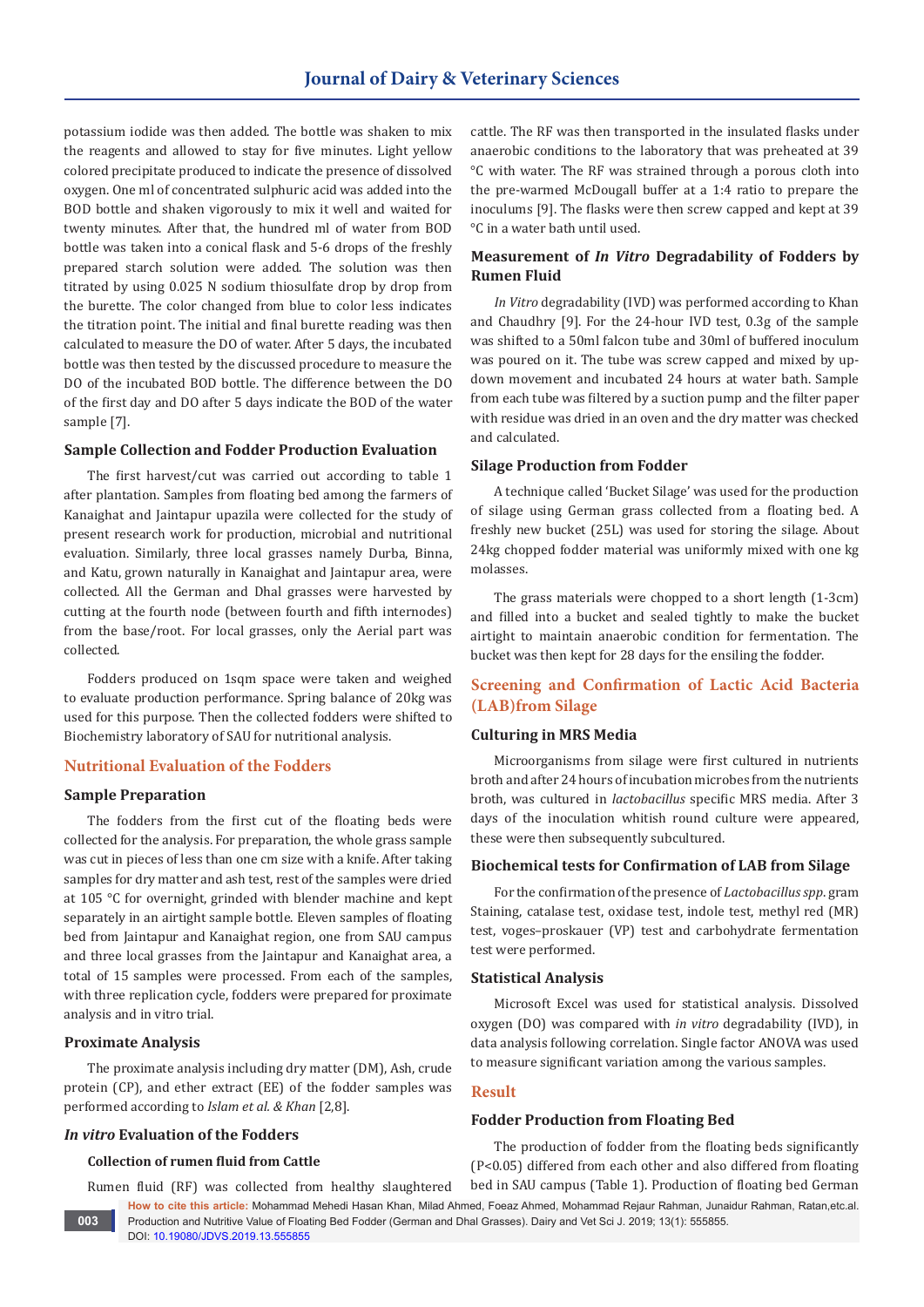# **Journal of Dairy & Veterinary Sciences**

grass was higher compared to the floating bed Dhal grass and local grasses (Durba, Katu. Binna). The maturity of grass took longer time (90 days) in Kanaighat which were planted in winter. The picture of mature grass in a floating bed is given in Figure 1.

| <b>Season</b> | <b>Origin of Sample</b> |       | <b>First Cutting after days</b> | <b>Production (kg/sqm)</b> | <b>IVD 24 hours <math>(g/kg)</math></b> |
|---------------|-------------------------|-------|---------------------------------|----------------------------|-----------------------------------------|
| Rainy         | Jaintapur (German)      |       | $63 \pm 2.88$                   | $13+3.46$                  | $216.03 \pm 24.45$                      |
| Winter        | Kanaighat (German)      |       | 90                              | $11.5 + 4.95$              | 154±13.67                               |
| Late Autumn   | Kanaighat (German)      |       | $63\pm3$                        | $10.5 \pm 6.36$            | $236.33 \pm 35.3$                       |
| Rainy         | Jaintapur (Dhal)        |       | $62 \pm 2.88$                   | $5.73 \pm 0.45$            | $216.89 \pm 11.6$                       |
| Rainy         | FBS (German)            |       | 60                              | 13                         | $255.3 \pm 3.5$                         |
| Rainy         |                         | Durba | $\overline{\phantom{a}}$        | 0.13                       | $206.5 \pm 5.2$                         |
| Rainy         | Local                   | Katu  | $\overline{\phantom{a}}$        | 0.11                       | 206.66±4.73                             |
| Rainy         |                         | Binna | $\overline{\phantom{a}}$        | 1.5                        | 212.16±4.85                             |
|               |                         |       |                                 | p > 0.005                  | p > 0.005                               |

**Table 1:** Production of grasses from different sources.



**Figure 1:** Growth of FB German grass after full maturity.

#### **Determination of Water Quality**

.

By analyzing water quality of the wetland in which fodder bed was constructed it has been revealed that the DO level of

the floating bed was at a range in which the fish population had a threat to survive. So, these abandoned ponds were utilized by constructing a floating bed for fodder production. Water sample of floating bed quality had revealed in Table 2.

**Table 2:** The relation between water quality vs IVD.

| <b>Origin of Sample</b> | $D01$ (mg/L)    | $BOD$ (mg/L)    | pH              | <b>IVD</b>         |
|-------------------------|-----------------|-----------------|-----------------|--------------------|
| Kanaighat (German)      | $1.81 \pm 0.22$ | $0.76 \pm 0.10$ | $7.12 \pm 0.35$ | $195.17 \pm 52.33$ |
| Jaintapur (German)      | $2.10 \pm 0.3$  | $1.06 \pm 0.43$ | $7.35 \pm 0.53$ | $216.03 \pm 24.45$ |
| Jaintapur (Dhal)        | $1.97 \pm 0.83$ | $0.76 \pm 0.03$ | $7.4 \pm 0.62$  | $216.89 \pm 11.6$  |
| FBS (German)            | $4.2 \pm 0.2$   | $1.3 \pm 0.02$  | $7.2 \pm 0.02$  | $255.3 \pm 3.5$    |

**Table 3:** variation in proximate composition and IVD from different grasses.

| <b>Season</b> | <b>Origin of Sample</b> |       | <b>First Cutting after days</b> | <b>Production (kg/sqm)</b> | IVD 24 hours $(g/kg)$ |
|---------------|-------------------------|-------|---------------------------------|----------------------------|-----------------------|
| Rainy         | Jaintapur (German)      |       | $63 \pm 2.88$                   | $13+3.46$                  | 216.03±24.45          |
| Winter        | Kanaighat (German)      |       | 90                              | $11.5 \pm 4.95$            | 154±13.67             |
| Late Autumn   | Kanaighat (German)      |       | $63\pm3$                        | $10.5 \pm 6.36$            | $236.33 \pm 35.3$     |
| Rainy         | Jaintapur (Dhal)        |       | $62 \pm 2.88$                   | $5.73 \pm 0.45$            | 216.89±11.6           |
| Rainy         | FBS (German)            |       | 60                              | 13                         | $255.3 \pm 3.5$       |
| Rainy         |                         | Durba | $\overline{\phantom{a}}$        | 0.13                       | $206.5 \pm 5.2$       |
| Rainy         | Local                   | Katu  | $\overline{\phantom{a}}$        | 0.11                       | 206.66±4.73           |
| Rainy         |                         | Binna | $\overline{\phantom{a}}$        | 1.5                        | 212.16±4.85           |
|               |                         |       |                                 | p > 0.005                  | p > 0.005             |

**How to cite this article:** Mohammad Mehedi Hasan Khan, Milad Ahmed, Foeaz Ahmed, Mohammad Rejaur Rahman, Junaidur Rahman, Ratan,etc.al. Production and Nutritive Value of Floating Bed Fodder (German and Dhal Grasses). Dairy and Vet Sci J. 2019; 13(1): 555855. DOI: [10.19080/JDVS.2019.13.555855](http://dx.doi.org/10.19080/JDVS.2019.13.555855)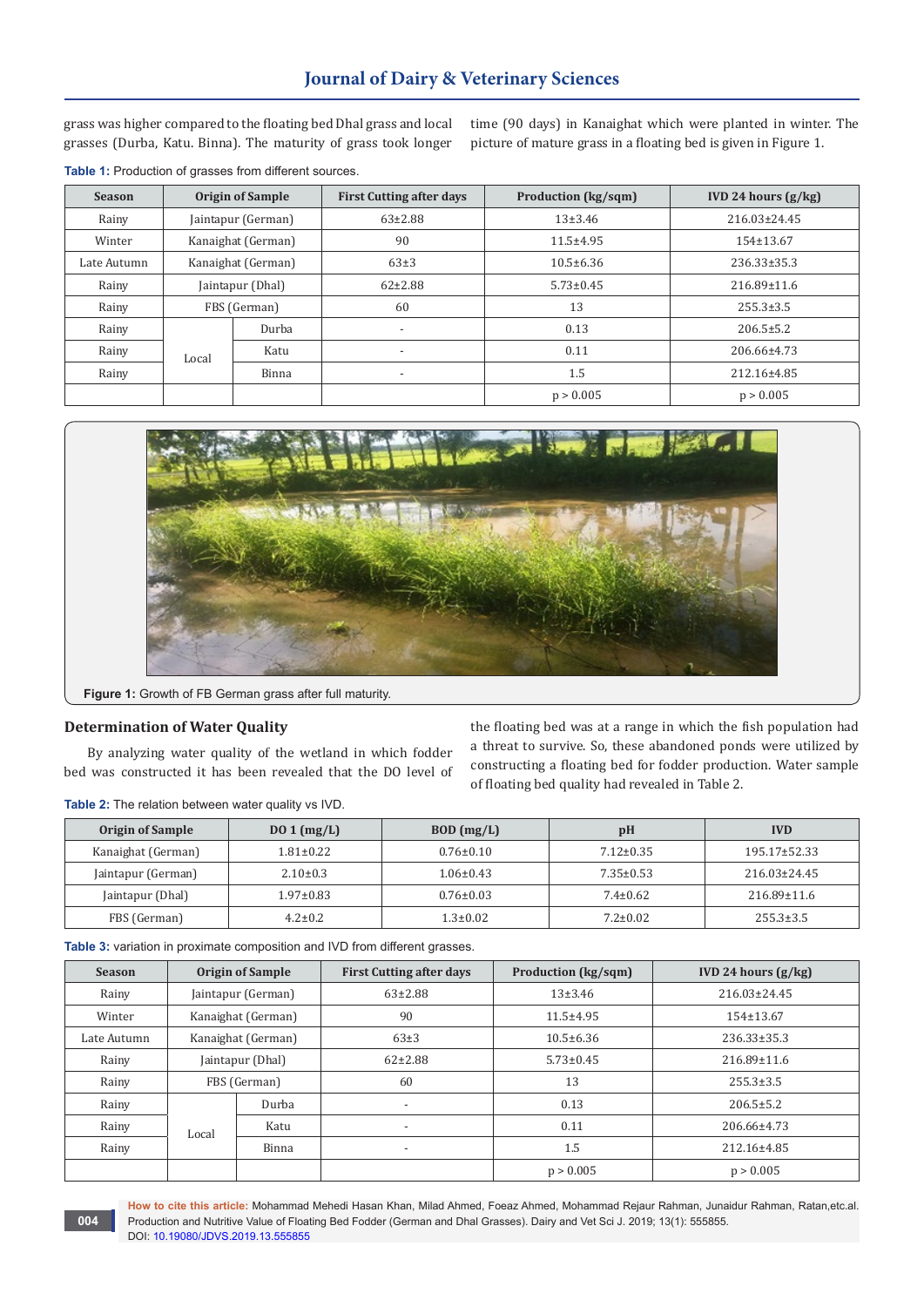# **Proximate Analysis and In Vitro Degradability of Forages**

Though the difference was not significant, the DM was lowest in German grass from Jaintapur region than other grasses. After 24 hours, IVD was higher in some of the German grass of floating bed field (FBF) and in the floating bed Sylhet Agricultural University campus (FBS) than local grasses (Table 3). There was a higher value of IVD of silage than German and local grasses (Table 3).

## **Production of Silage**

After 28 days of ensiling in airtight bucket the quality of good silage (Figure 2) was ensured by the characteristics such as the appearance of the silage was greenish brown, absent of mold, there was a smell of lactic and acetic acid (like dahi and vinegar) indicating good quality silage, When the silage was squeezed, the silage breaks slowly into pieces, indicated good quality. In vitro degradability study showed that silage also made the fodder more digestible (Table 3).



**Figure 2:** Silage produced after 28 days ensiled in airtight bucket.



# **Screening of** *Lactobacillus spp.*

**005**

After 2 days of incubation on MRS media bacterial culture appeared as small, white creamy, colonies (Figure 3) indicating the presence of *Lactobacillus spp*. The result of the biochemical test (Table 3) confirmed the presence of *Lactobacillus spp*. grown on De Man, Rogosa & Sharpe media (MRS) agar media.

## **Discussion**

The variation in fodder production was due to the dissimilarity in size, care taken by the farmers and seasonal variation at which floating beds were constructed. The floating beds in Kanaighat region were constructed at the beginning of winter which reduced the production comparing to the floating beds at SAU and Jaintapur region. So, to get a better result in fodder production from floating bed, current research suggested that floating bed should be constructed and fodder harvesting should be performed within the rainy season or the summer. To maintain the structural integrity of the floating bed it is suggested that plastic bottles should be used as an alternative to the banana tree to float the bed properly for a prolongedperiod of time since it was found that the banana tree was susceptible to rotting. Local grasses had a slightly higher average DM comparing to the floating bed fodder (P<0.05) (Table 3) as local grasses were grown naturally in soil. DM of German grass that was produced in winter or dry season was higher. Among the FBF there were lower IVD in which fodder was grown and harvested during winter but was a higher IVD value in fodder which was harvested at rainy season (Table 1).

In silage, fodder was fermented and the cellulosic materials slightly breakdown through lactic acid producing bacteria and that makes fodder easily digestible [10]. The present study revealed that there was a positive correlation between IVD and DO of water (r=0.746) that had the floating bed i.e. the fodder sample from floating bed had a less IVD that had a low DO value. So, the fodder sample from FBS had highest IVD among the floating bed samples as it had a maximum DO value. The quality silage can be a good alternative for the storing fodder materials during the lean period to increase feed security for livestock. Proximate analysis study revealed that it had higher nutritional value than normal grasses. Molecular biology techniques can be carried out to identify the specific strain of *Lactobacillus* present in the silage in future research work. So, it can be used as a probiotic to convert low-quality forage materials into a nutrient rich one [11].

# **Conclusion**

Farmers of Kanaighat and Jaintapur were very much interested after watching the innovative technique of fodder production in floating bed. It was a completely new practice for them. As this technique didn't require any chemical fertilizers and construction required only locally available materials it was very much cost effective and easy to develop for the poor farmers. So, farmers can adopt floating bed for producing fodder even in the flooded period and silage during the lean period to preserve feeds as a tool for sustainable livestock production. Future research can be carried out on the influence of these floating bed fodders on growth and milk production performance in the ruminant.

# **Acknowledgment**

Acknowledgment to National Agricultural Technology Transfer Program-Phase II Project (NATP-2), Project Implementation Unit (PIU), Bangladesh Agricultural Research Council (BARC) for funding the research.